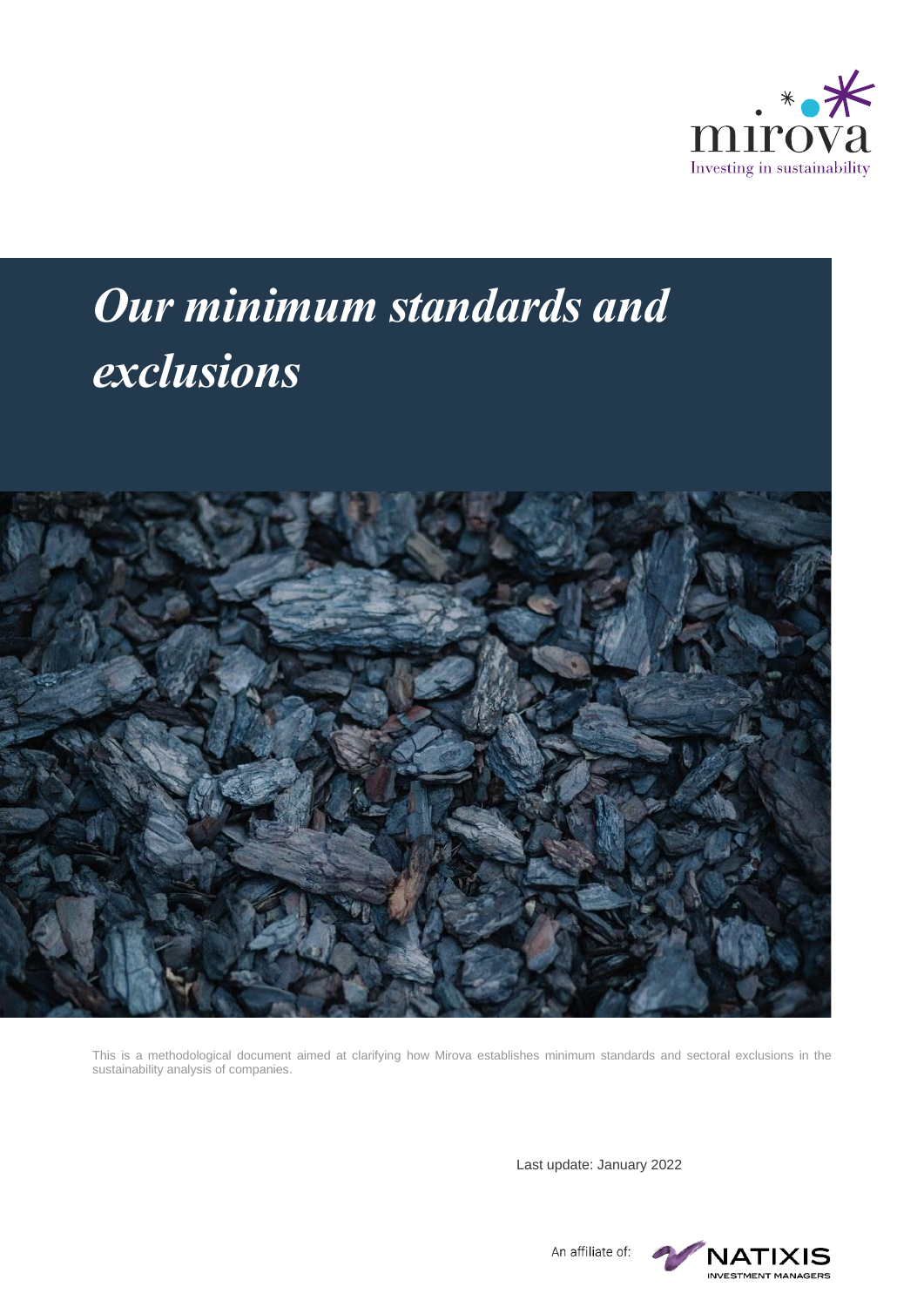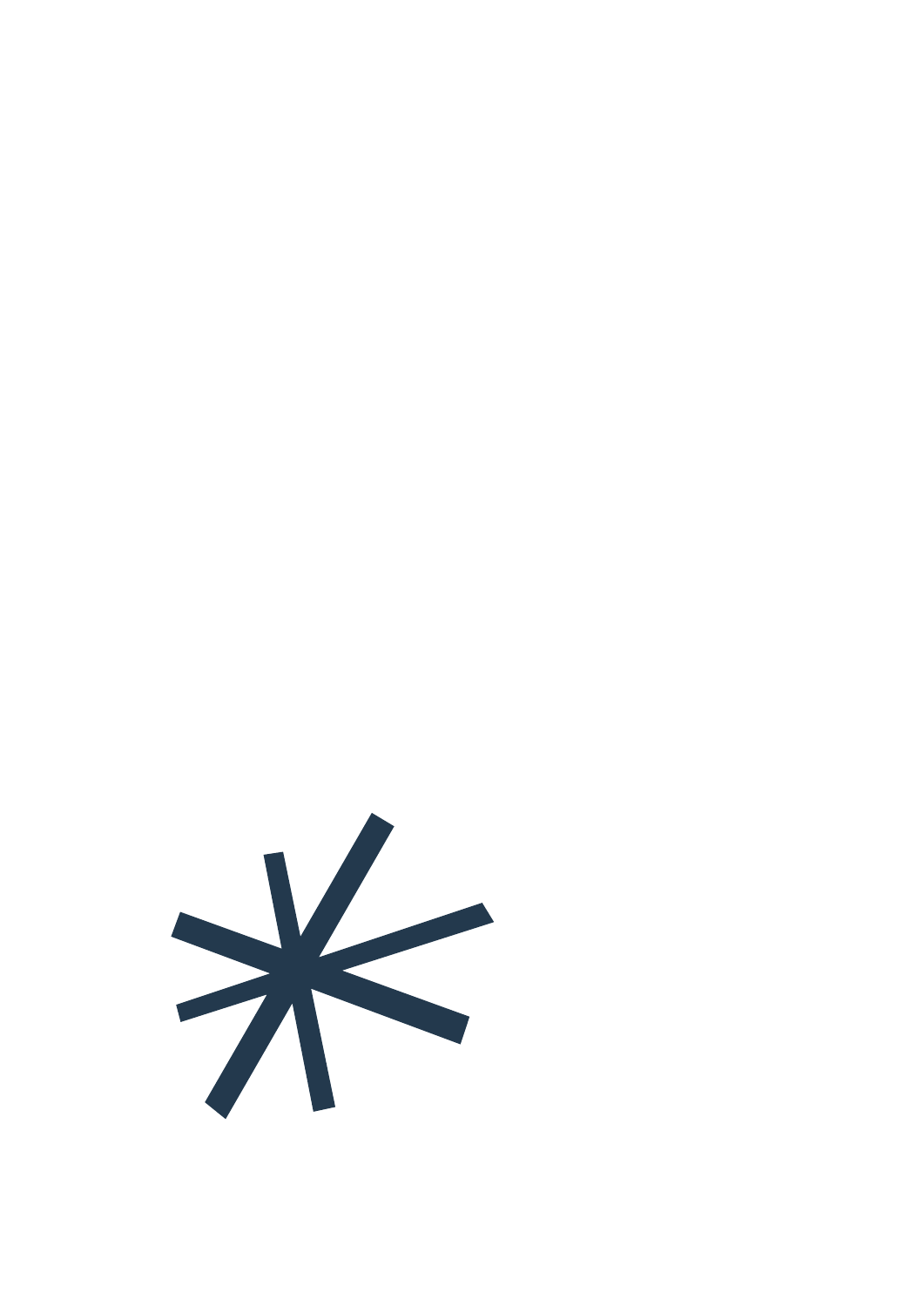Mirova was created to finance economic models that aim to positively contribute to sustainable development. Much of our work is focused on attempting to identify solution providers that create positive impact, but this does not dispense us of the need to ensure that our investments always meet or exceed minimum standards including with regards to controversial activities.

Minimum standards are defined for each sector based on their key environmental and social issues and are detailed in our sectoral research papers. These are available on Mirova's website, at:

[https://www.mirova.com/en/research/understand.](https://www.mirova.com/en/research/understand)

This document summarizes our positions on major issues deemed controversial and illustrate the criteria we have implemented to ensure compliance with these positions in our analysis of companies.

It applies to all our listed equities and fixed income portfolios.

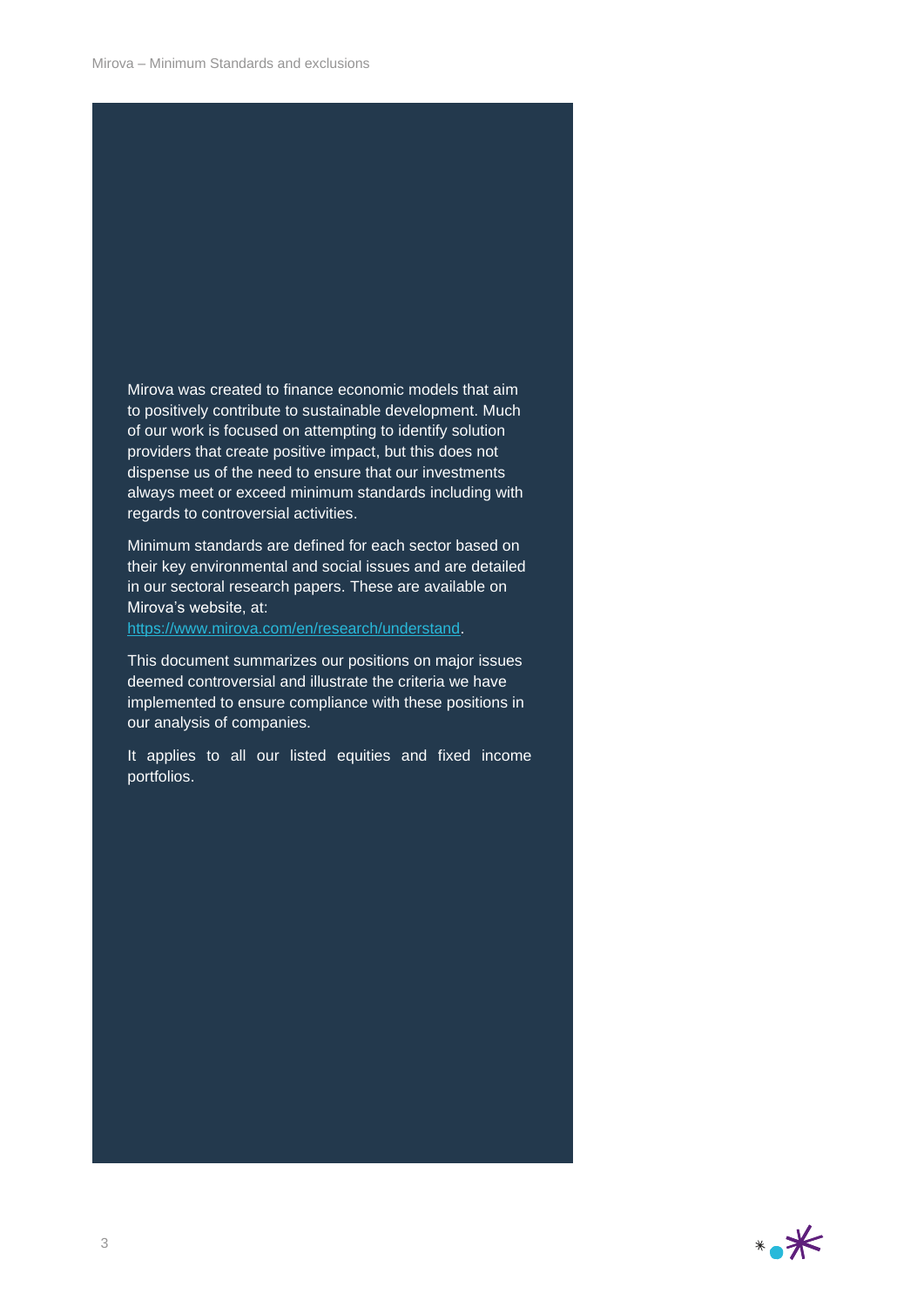## **Table of Contents**

| 5<br>Energy                                              |
|----------------------------------------------------------|
|                                                          |
|                                                          |
|                                                          |
| Food and Agriculture<br>7                                |
|                                                          |
|                                                          |
|                                                          |
| Health and Addiction<br>8                                |
|                                                          |
|                                                          |
|                                                          |
|                                                          |
|                                                          |
| <b>Fundamental Rights</b><br>$11\,$                      |
|                                                          |
|                                                          |
|                                                          |
|                                                          |
| Governance and International Conventions<br>14           |
|                                                          |
| UN Global Compact's principles and/or OECD guidelines 14 |
| Legal information<br>15                                  |

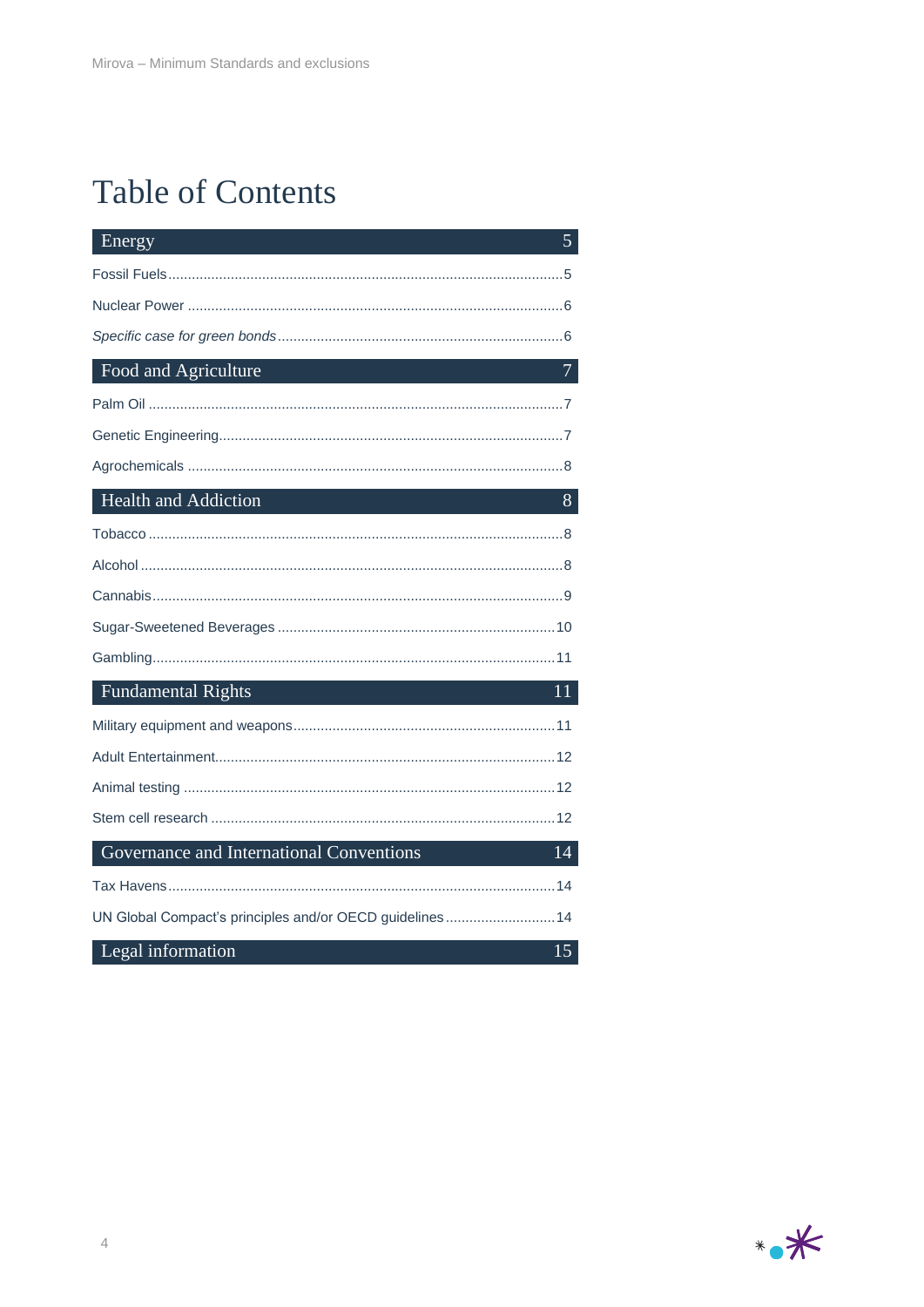Mirova does not exclude any industry on principle. All our positions are the result of an extensive analysis of environmental and social impacts. For certain sectors, this analysis may lead to the exclusion of all players in the sector.

## <span id="page-4-0"></span>Energy

### <span id="page-4-1"></span>Fossil Fuels

We consider the growth projections of fossil fuel companies to be incompatible with international climate change mitigation objectives. As the fossil fuel exploration and production industry turns toward riskier extraction techniques (e.g. deep offshore, Arctic, unconventional resources), its environmental and social risk profile is heightened.

Continued oil and coal use over the medium- to long-term is at odds with the energy transition, so we do not consider companies with substantial revenues from oil or coal eligible for investment. This applies to direct involvement in oil and coal through extraction, processing/refining, and trading. It also applies to companies that sell equipment dedicated to these processes.

Beyond extraction, electricity producers are the main coal consumers worldwide while low carbon electricity sources are becoming more and more cost competitive. As a result, electricity producers with a high share of coal in their power generation mix (and consequently, a high carbon footprint) are also excluded from our investments.

Natural gas is more complex. It can serve as a transition fuel under certain circumstances, but near complete decarbonization will be necessary over the long term to limit warming to <2°C (in line with the Paris Agreement). While new gas infrastructure may help to lower emissions over the coming years, it may also lead to lock-in effects over time, extending fossil fuel use over the long-term. Furthermore, the gas supply chain – especially in the context of unconventional extraction - is particularly risky and difficult to manage, with the potential for negative impacts on local environments and high fugitive greenhouse gas emissions, which can negate its climate benefit.

**For companies involved in fossil fuel extraction, processing/refining, and trading, exclusion applies to companies with:** 

**• >5% of revenues from coal or oil, including unconventional oil,** 

**• >5% of revenues from unconventional gas.**

**For companies that produce dedicated equipment/services for the fossil fuel sector, exclusion applies to companies with >50% of revenues from these equipment/services.** 

**For companies involved in electricity production (>10% of sales related to electricity production), exclusion applies to companies with a generation mix dominated by coal, with a carbon intensity >350 gCO2/kWh.**

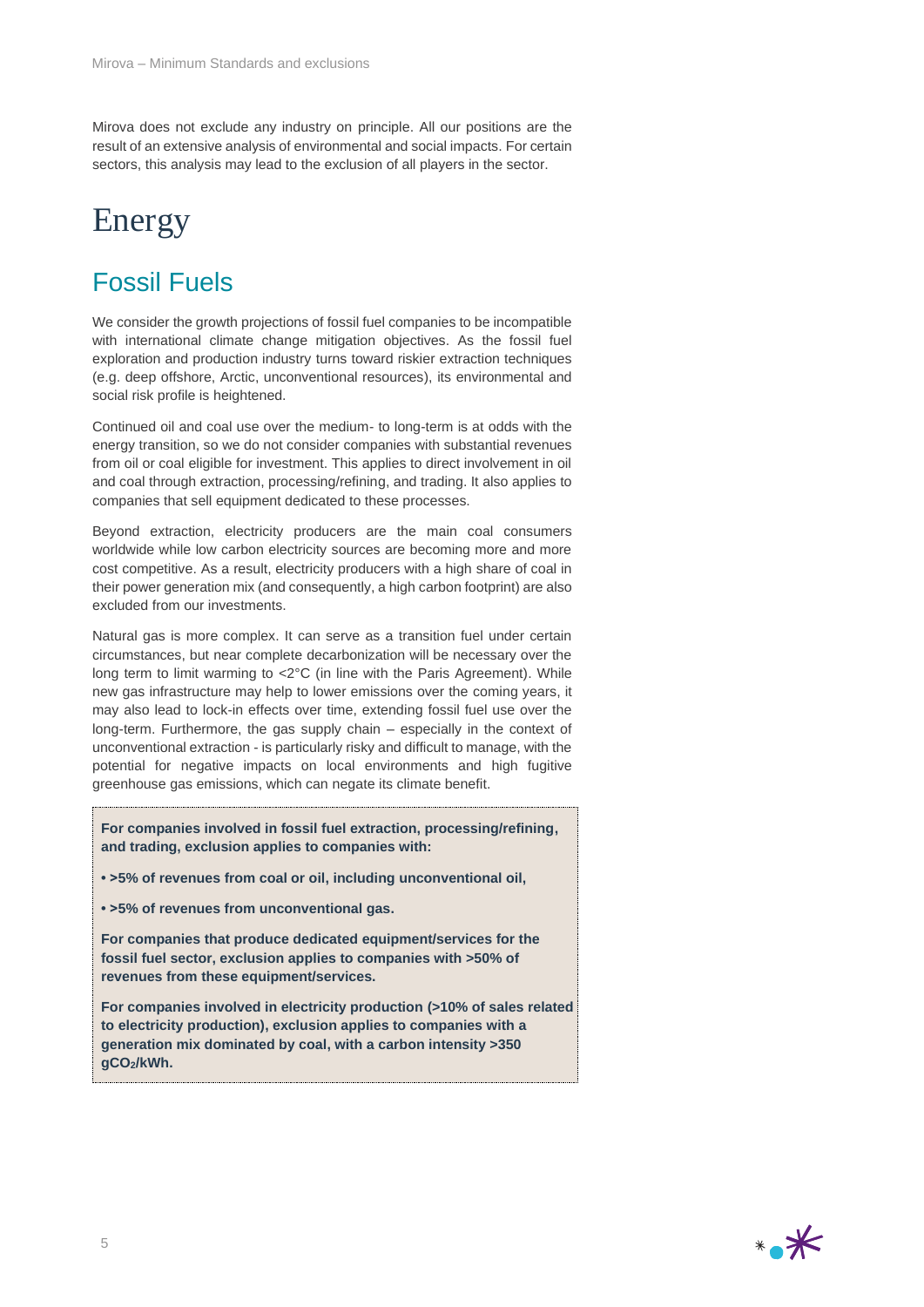### <span id="page-5-0"></span>Nuclear Power

Nuclear power has a CO<sub>2</sub> footprint equivalent to that of renewable energies because fission reactions emit no greenhouse gases. Nonetheless, it is an energy source with risks of its own:

1/ The risk of nuclear accidents. Events like Three Mile Island, Chernobyl and Fukushima have demonstrated that nuclear accidents can take place.

2/ Management of nuclear waste. Even after reprocessing, by-products of fission result in radioactive waste that remain dangerous for hundreds of thousands of years.

These risks mean that nuclear power is not appropriate in many contexts. Political stability is essential, a high level of technical know-how, and strong, independent nuclear regulatory bodies are essential.

**We apply a case-by-case analysis of the strategies pursued by actors within the nuclear industry, especially when they are present in countries where the industry is insufficiently monitored.**

### <span id="page-5-1"></span>*Specific case for green bonds*

For the case of green bonds issued by companies involved in energy and electricity production, we conduct a specific analysis. We do not consider an investment in a green bond equivalent to an investment in the issuer itself but rather in the green projects stated in the use of proceeds. To be considered as eligible to our investments, the green bond has to comply with the following criteria:

1/ positive contribution of the use of proceeds to environmental objectives,

2/ good management of environmental and social risks linked to underlying projects along their life cycle,

3/ alignment with the issuer's overall energy transition strategy.

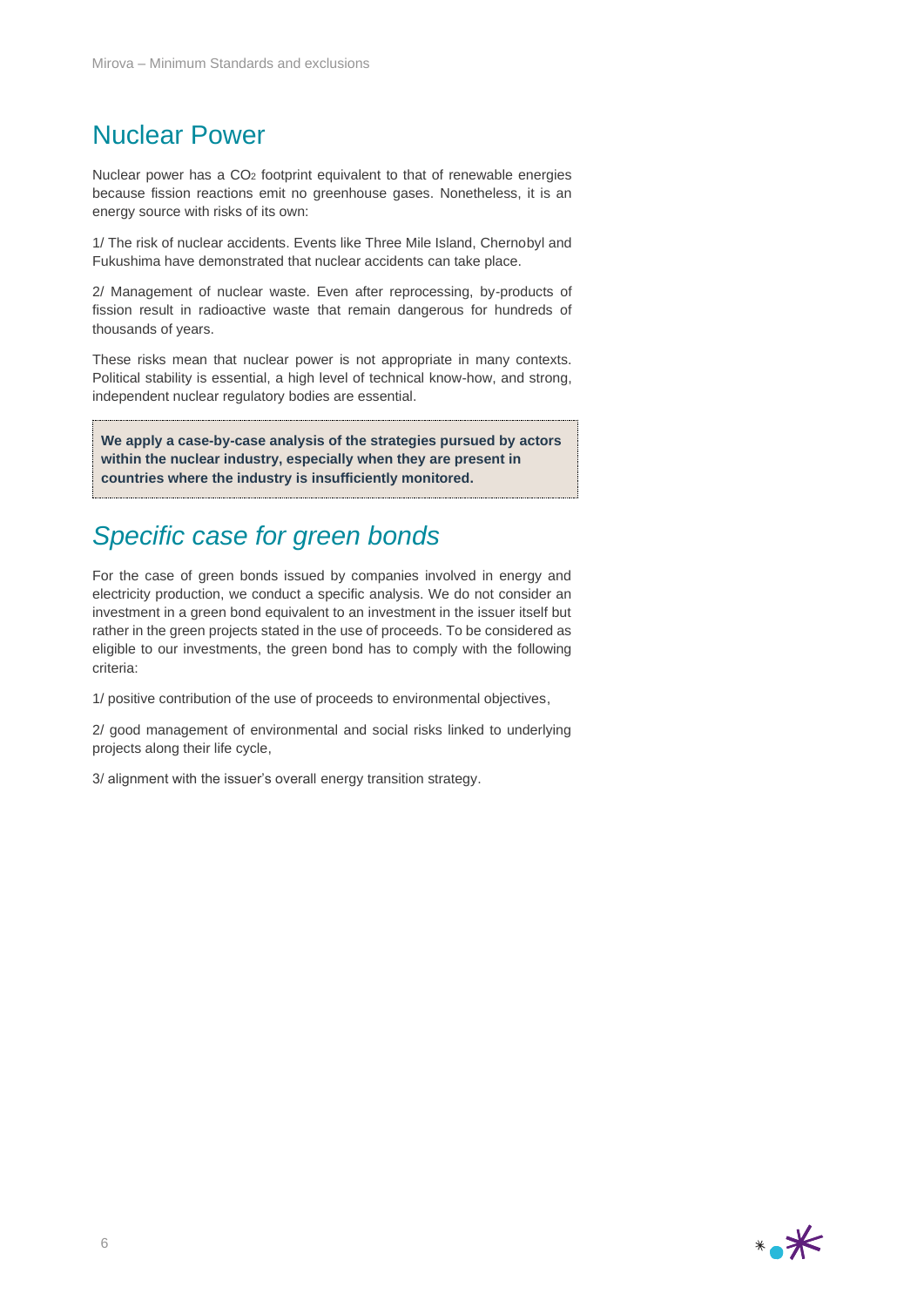## <span id="page-6-0"></span>Food and Agriculture

### <span id="page-6-1"></span>Palm Oil

At its current scale, palm oil production and use lead to considerable environmental and social problems: deforestation, climate change, biodiversity loss, infringement on indigenous rights, and negative health impacts. Even so, it can support development and help to meet global needs.

Coupled with the increasing demand for vegetable oils, the prominence of palm oil in the world markets indicates that its demand will only continue to grow, reinforcing the need to address the social and environmental issues it raises. As a result, traceability and sustainable supply of palm oil represent a significant area of engagement with companies from this sector.

**Exclusion applies to palm oil producers failing to meet the following criteria:**

**1/ Subscription to the RSPO (Roundtable on Sustainable Palm Oil), with all production certified.** 

**2/ A broad commitment to avoid deforestation and protect peatlands.** 

**Although sustainable palm oil production is an indirect issue for companies positioned downstream of the agriculture value chain, we systematically incorporate palm oil in our review of their supply chain management.** 

**Our requirements in terms of traceability and sustainable supply represent a significant area of engagement with companies from this sector.**

### <span id="page-6-2"></span>Genetic Engineering

While we acknowledge the public mistrust surrounding GMOs and, more broadly, vegetable biotechnology, we believe these technologies have an often-overlooked role to play in ensuring food security and improving nutrition. Given that it can lead to more efficient plant breeding, offering possibilities beyond what can be achieved using conventional techniques, we do not consider biotechnology use as a reason for exclusion in and of itself.

But most of the GMOs marketed today support conventional farming practices as herbicide-tolerant or insect-resistant crops. We thus consider them akin to conventional agrochemicals which tend to create negative effects on ecosystems and do not present any environmental or social benefit.

**We apply a case-by-case analysis of the strategies pursued by actors involved in genetic engineering, looking specifically at their commitment to appropriate risk management and transparency around the potential impacts of their products.**

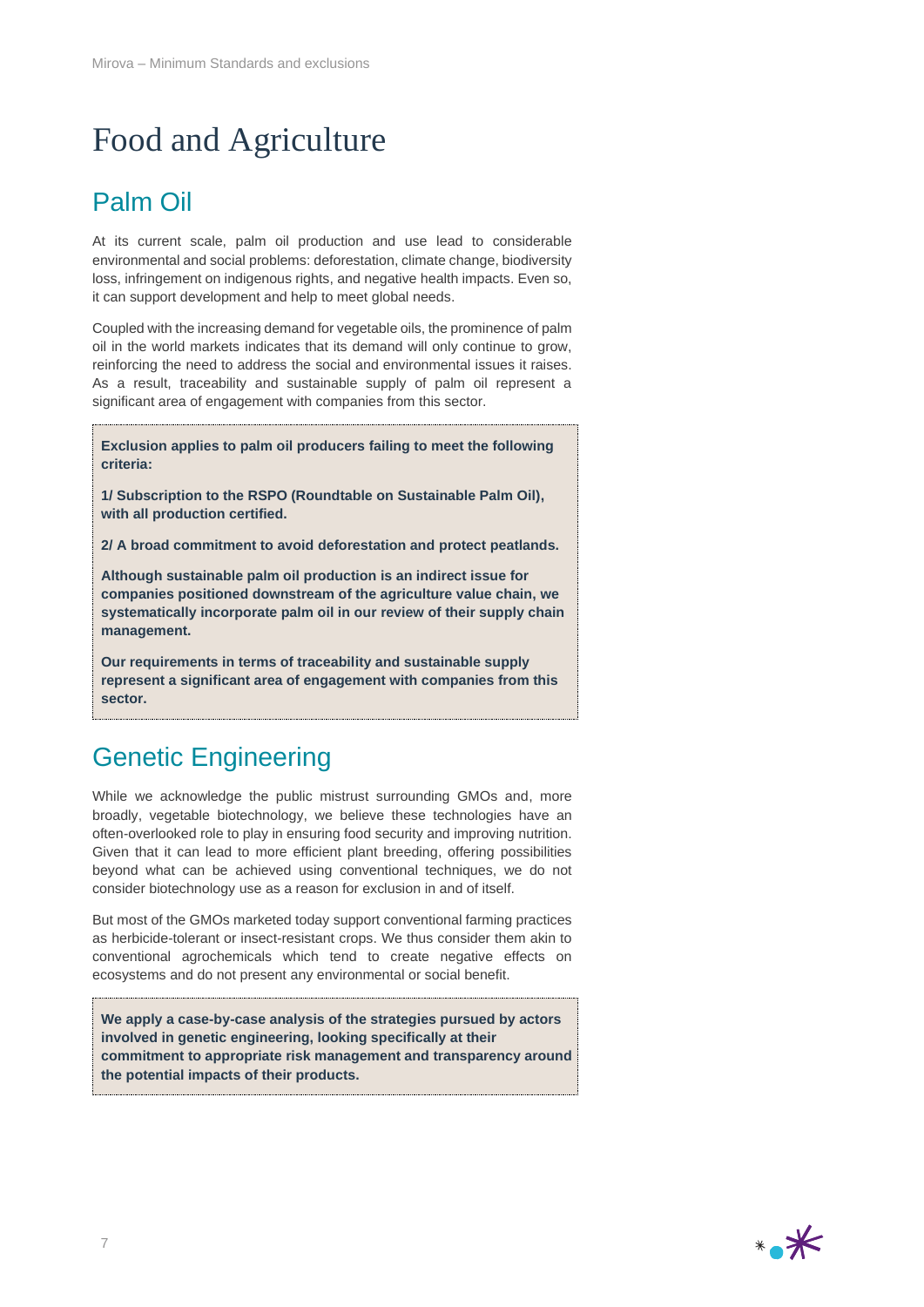### <span id="page-7-0"></span>**Agrochemicals**

Agrochemicals are becoming increasingly controversial due to their impacts on the health of farmers, end-users, and local communities. Local bans on certain products, lawsuits from farmers indicating the harmful effect of products, and an increasing number of scientific studies suggest causality between the use of agrochemicals and serious illness.

We analyse the strategies pursued by the actors in the sector on a case-bycase basis, focusing on their product mix, health and safety policies, implementation of the precautionary principle, and communication to users.

**Exclusion applies to companies with >5% of revenues from chemicals banned for sale in certain markets, with no phase-out target over the next three years.**

## <span id="page-7-1"></span>Health and Addiction

#### <span id="page-7-2"></span>**Tobacco**

The tobacco epidemic is one of the biggest and most serious global public health threats – its effects counteracting the advances in health made in the past. The World Health Organisation estimates that tobacco is killing around 8 million people a year around the world<sup>1</sup>.

In 2005, the WHO Framework Convention on Tobacco Control (WHO FCTC) came into force. Its main objective is to protect present and future generations from the devastating health, social, environmental, and economic consequences of tobacco consumption and exposure. Ratified by 174 countries covering 90% of the world's population, the WHO FCTC is a legally binding treaty by which these countries commit to developing and implementing a series of evidence-based tobacco control measures to regulate the tobacco industry, reduce demand for tobacco and provide alternatives to those involved in growing and producing tobacco.

**Exclusion applies to companies with >0% sales from tobacco<sup>2</sup> production or companies with 5% sales from tobacco retail and wholesale.** 

### <span id="page-7-3"></span>Alcohol

Alcohol-producing and retailing companies face significant risk related to harmful social effects stemming from their products. The World Health Organisation suggests that alcohol overuse can lead to a wide range of acute and chronic health effects<sup>3</sup>.

*1 World Health Organisation, Fact Sheet Tobacco, last updated on 26 July 2021* 



https://www.who.int/news-room/fact-sheet *2 Including alternative to nicotine products*

*<sup>3</sup> World Health Organisation, Fact Sheet Alcohol, last updated on 21 September 2018 <https://www.who.int/news-room/fact-sheets/detail/alcohol>*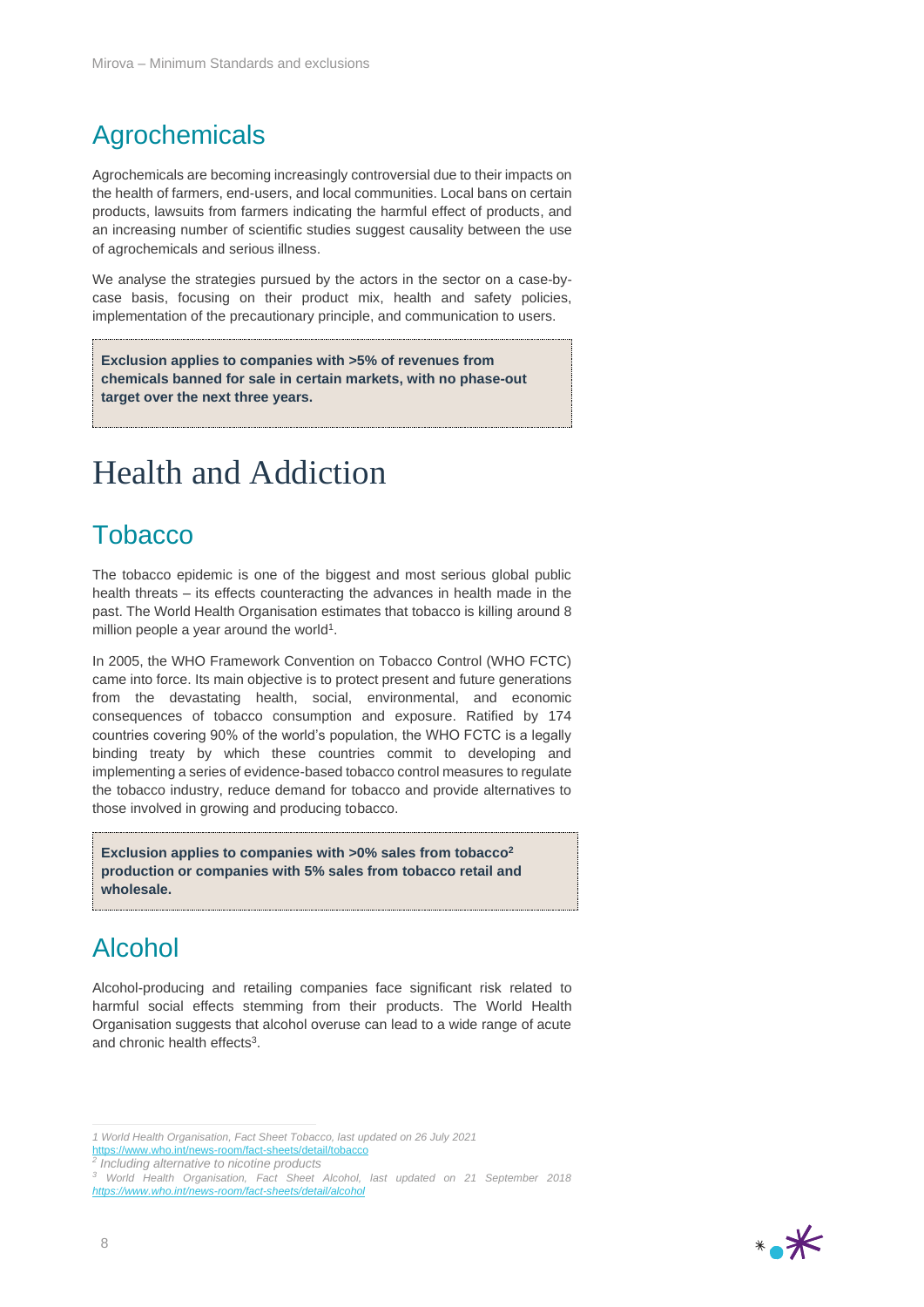However, we consider that certain groups are the most exposed to risks of overuse and negative health effects: consumers of companies' low-end product ranges, consumers in areas where the company has large operations but is subject to limited regulation, and/or young people. We believe that companies with risk management frameworks in place to limit the risks associated with the alcohol use of these consumer groups may be able to substantially reduce their negative social impacts and risk exposure.

Since industry self-regulation is the main force driving mitigation of social risk for companies involved in alcohol production (i.e. large companies mainly act together within industry initiatives to tackle this issue), companies have a major responsibility to promote responsible marketing and distribution practices, tailored to their product ranges and markets.

**Exclusion applies to alcohol producers or retailers failing to meet the following criteria:** 

**1/ Transparency about how the company ensures responsible marketing practices in high-risk markets (i.e. countries with limited regulation, low-end product ranges, etc.), and regarding high-risk population.** 

**2/ Detailed risk mappings and social risk management plans.**

### <span id="page-8-0"></span>**Cannabis**

Cannabis contains a variety of different compounds, namely cannabidiol (CBD) and tetra-hydro-cannabinol (THC). CBD is not psychoactive but is used as a medicinal ingredient. THC is a psychoactive substance with various legal standings, depending on the country or state.

**Consumer goods:** Companies producing, and marketing cannabis-based foods, beverages, and cosmetics have limited risks associated with the use of their products because they generally only contain CBD (no psychoactive component). However, there is still very little knowledge around the true positive and negative effects of these products over the long term, and no regulation marketing.

**At the moment, industry self-regulation is the predominant means of monitoring cannabis use in consumer goods. We focus on companies' marketing policies and practices on a case-by-case basis in order to assess their risk management profile, especially in countries where regulation around cannabis in consumer goods is scarce.**

**Pharmaceutical cannabis-based products**: health authorities have issued stringent regulation regarding the medical applications of pharmaceutical cannabis-based products. Use is limited to certain specific health conditions, full medical trials are required; these medicines must be approved, licensed, and prescribed.

**The sustainability assessment of cannabis-based pharmaceutical companies follows the same principles as the broader pharmaceutical industry; cannabis-based pharmaceuticals will not be considered controversial products.**

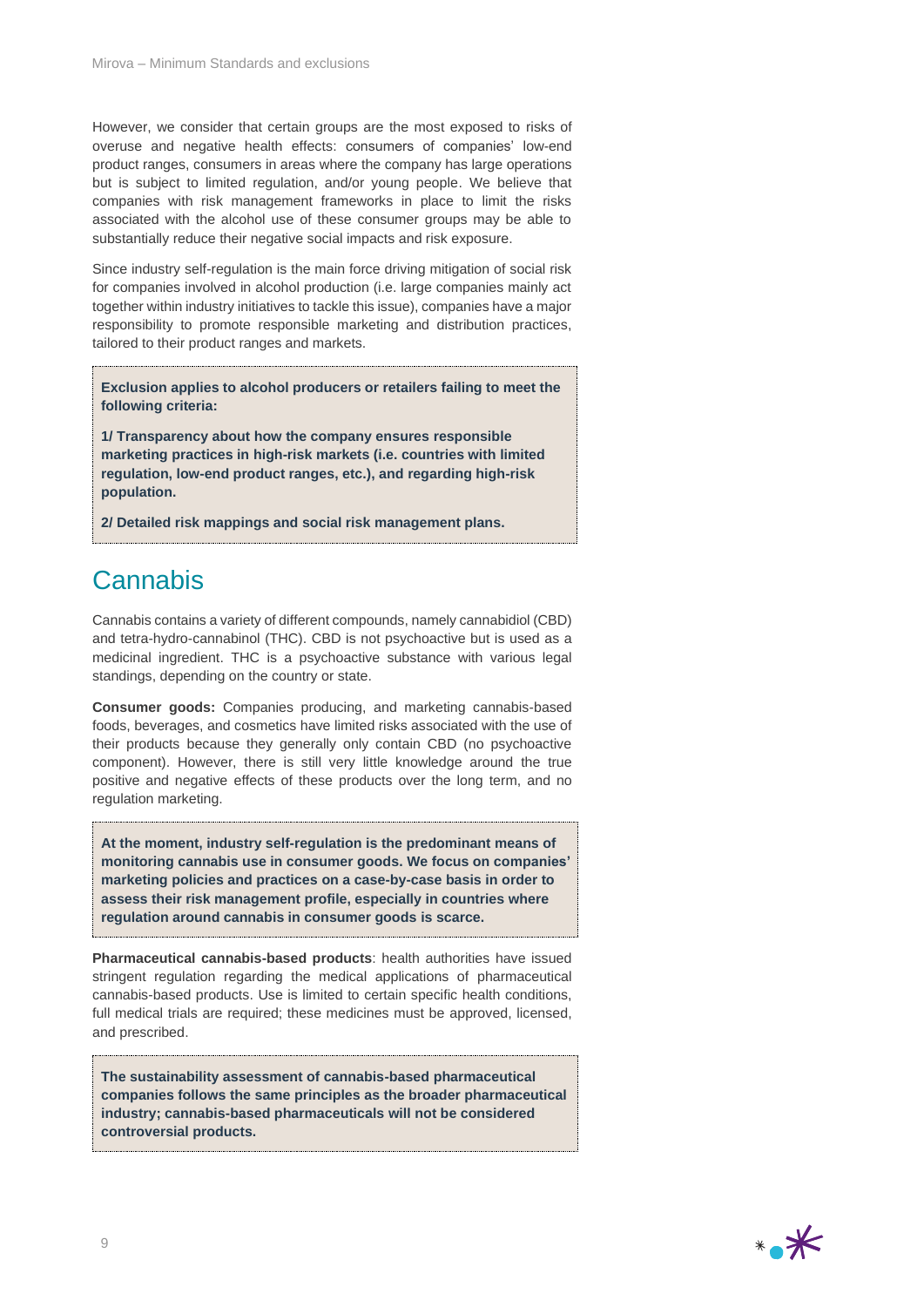**Recreational cannabis-based products:** in jurisdictions where permissible by law, companies can sell THC-containing cannabis products for recreational use. At present, the World Health Organization discourages the protracted use of cannabis due to reported acute and chronic health effects, and reports that substance abuse is recurrent among young consumers<sup>4</sup>.

**All companies exclusively involved in producing and retailing recreational cannabis are excluded from our investments.**

### <span id="page-9-0"></span>Sugar-Sweetened Beverages

Sugar-sweetened beverages create significant, negative impacts on human health, especially because of their connection with obesity and type 2 diabetes. The World Health Organisation recommends that the consumption of added sugars be limited to 5-10% of daily energy intake<sup>5</sup>. However, actual sugar consumption is substantially higher (and rising) in many countries. Sugarsweetened beverages are a major contributor to excess sugar consumption. Furthermore, as calories in liquid form are not registered by the digestive system in the same manner as calories in solid form, those that consume sugary beverages tend to take in more calories than those who don't.

To minimise the public health impacts of sugar consumption, regulators have started implementing taxes on highly sweetened products and beverages to reduce consumption of these products. However, we have yet to see stronger restrictions (e.g. banning the sale of these products to consumers under a certain age) as for the sale of alcohol and tobacco. Companies have responded by working to decrease the sugar in their products, in part by developing alternatives sweetened with low-calorie sweeteners. Since studies have not yet been conclusive on whether low-calorie sweeteners are healthier than the sugars they replace, we consider them equivalent to sugar as a precaution.

Companies that sell products with added sugar in solid form are not necessarily excluded, but are instead subject to a case-by-case analysis, including 1) a strategy to decrease the sugar, salt, and fat in their products with time-bounded targets, 2) a transparent and third-party verified measurement of their products' nutritional profile, 3) responsible marketing practices that promote a healthy lifestyle and limit marketing of sugary products to children, and 4) transparent nutrition labels.

**Exclusion applies to companies with >10% sales derived from sugar sweetened beverages.**

*4 World Health Organisation, Fact Sheet Tobacco, last updated on 11 November 2016 https://www.who.int/teams/mental-health-and-sub [behaviours/drugs-psychoactive/cannabis](https://www.who.int/teams/mental-health-and-substance-use/alcohol-drugs-and-addictive-behaviours/drugs-psychoactive/cannabis)*

*5 World Health Organisation, WHO calls on countries to reduce sugars intake among adults and children, 4 March 2015 [https://www.who.int/news/item/04-03-2015-who-calls-on-countries-to](https://www.who.int/news/item/04-03-2015-who-calls-on-countries-to-reduce-sugars-intake-among-adults-and-children)[reduce-sugars-intake-among-adults-and-children](https://www.who.int/news/item/04-03-2015-who-calls-on-countries-to-reduce-sugars-intake-among-adults-and-children)*

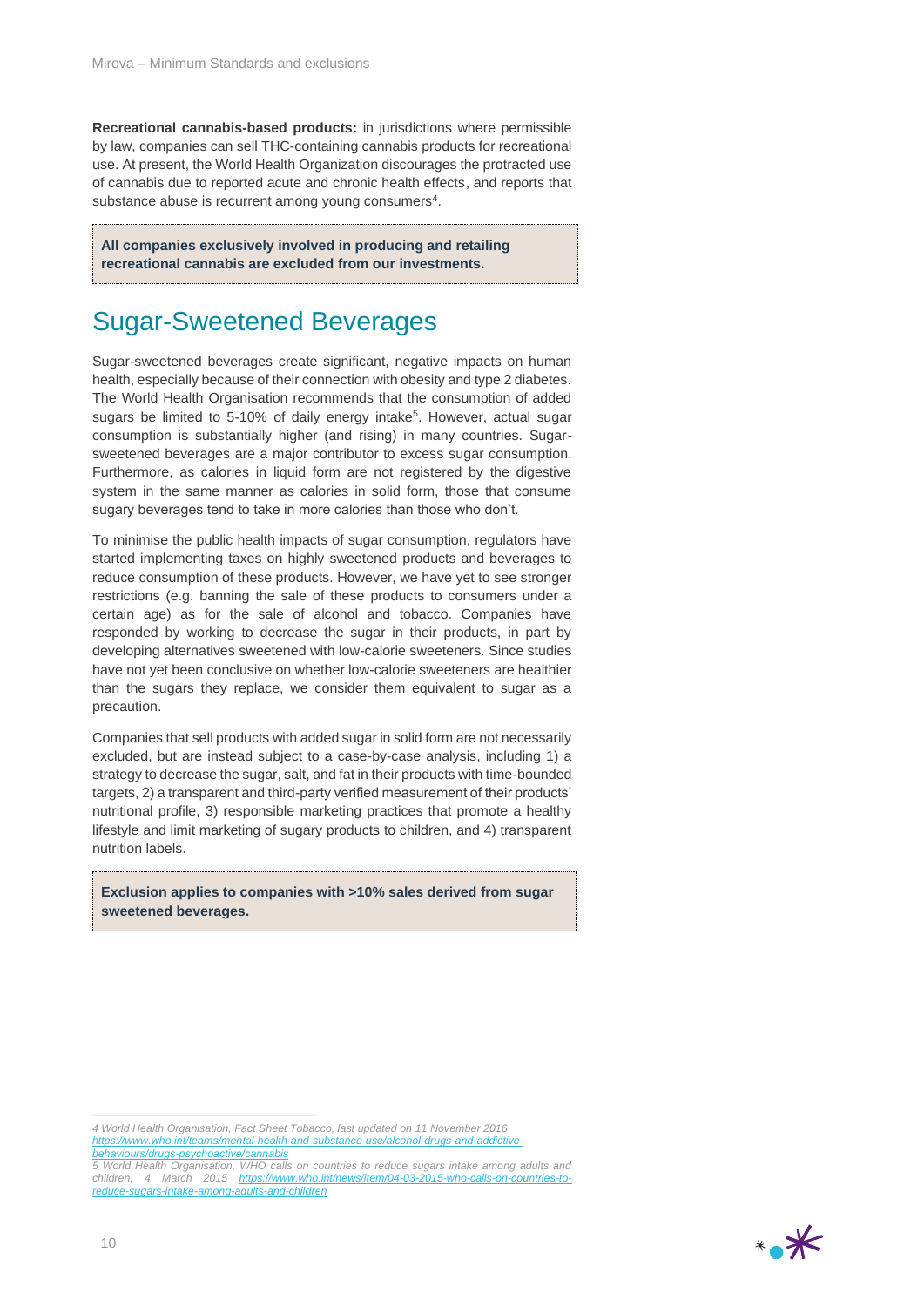### <span id="page-10-0"></span>**Gambling**

Gambling companies' business creates substantial social risks, namely addiction and over-indebtedness. We do not consider any company exposed to gambling as having sufficient policies to properly address the social risks linked to their activities.

**Exclusion applies to companies with >5% sales derived from gambling.**

## <span id="page-10-1"></span>Fundamental Rights

#### <span id="page-10-2"></span>Military equipment and weapons

In our view, military equipment can play a role in both war and peace; they are not excluded on principle. The term "military equipment" includes all weapons, weapon systems, platforms, and ammunitions. Military equipment also refers to products which have not been designed for combat such as vehicles, military clothing, protection items etc. Although military equipment can contribute to peacekeeping, weapons must not be used on a discretionary basis or against civilians.

For this reason, our exclusion only targets weapons for which nonreexportation cannot be ensured.

Weapons are defined as products, or components:

- **Key for lethality**/ essential in the offensiveness of these products. In other words, that have been developed for military purposes and designed to injure/kill human.
- **Tailor-made:** developed primarily to be integrated into a weapon system.

Exportability is qualified when the company cannot guarantee that their products will not be exported or re-exported to high-risk, undemocratic countries, where they may be used against civilians.

**Exclusion applies to companies with:**

- **>0% sales derived from re-exportable weapons (as defined above);**
- **>0% sales of banned or controversial weapons such as antipersonnel mines, cluster munitions, biological and chemical weapons, depleted uranium, and nuclear weapons.**

**No exclusion applies to other military equipment not considered key for lethality (vehicles, soldiers protections, GPS etc) or for which non-reexportability can be ensured.**

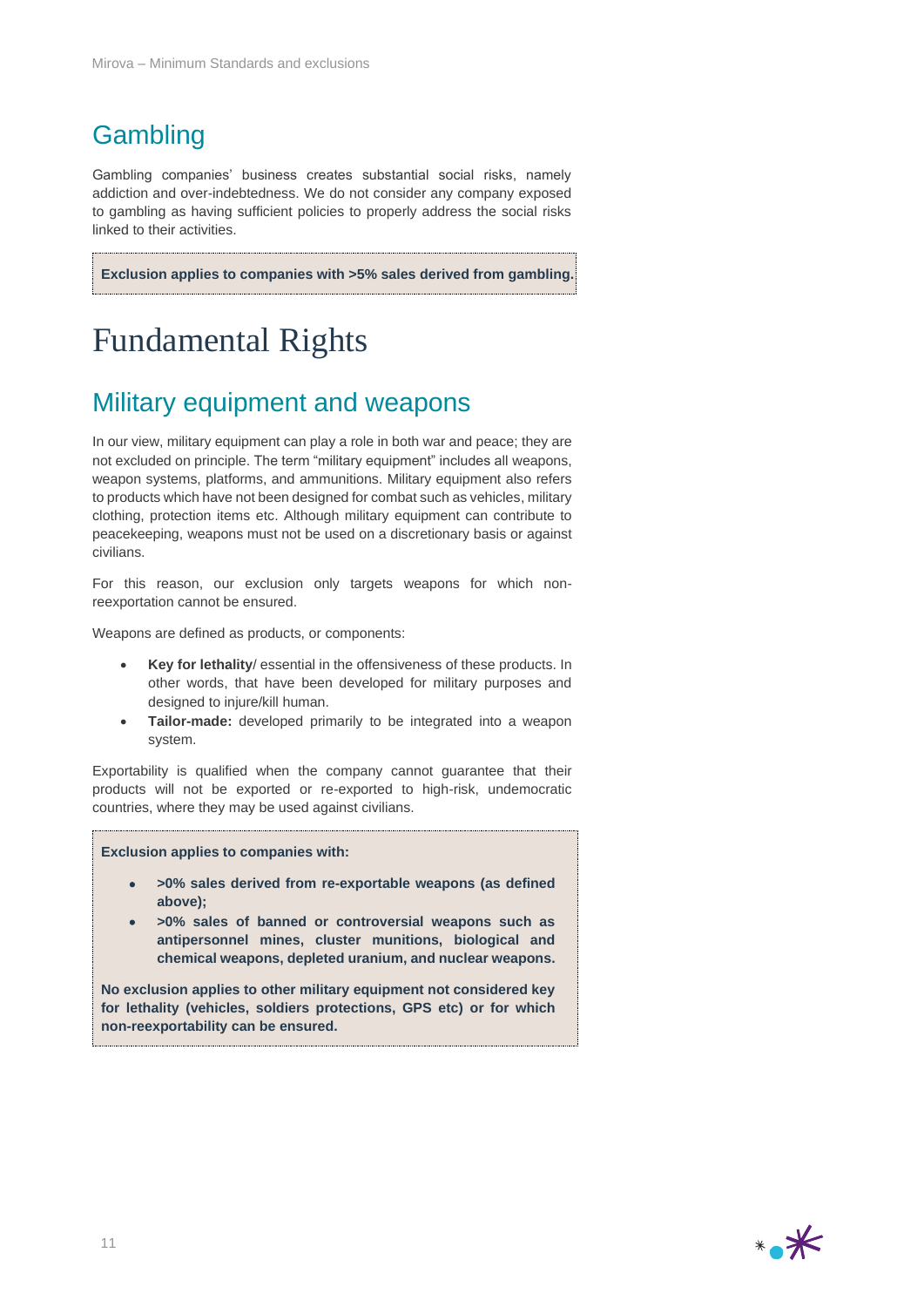### <span id="page-11-0"></span>Adult Entertainment

Companies involved in producing and retailing adult entertainment are exposed to high social risk, especially related to human trafficking. We have not identified any companies involved in this industry within our investment universe. Nevertheless, we consider that no company in the sector has developed sufficient policies to properly address its social risks.

**Exclusion applies to companies with >5% sales derived from adult entertainment.**

### <span id="page-11-1"></span>Animal testing

#### **In the pharmaceutical industry -**

While animal testing can appear to be irrelevant and cruel in some industries, the development of medical products continues to require pre-clinical tests, usually performed on animals due to the lack of relevant alternative. Pharmaceutical companies performing animal testing are not excluded yet are instead expected to formalize an ambitious commitment to the three "Rs" (Reduction, Refinement, Replacement) which entails the minimization of experiments on animals whenever substitute tests are possible, the avoidance of animal suffering and a commitment towards finding alternatives to animal testing. Companies are also expected to invest in the development of alternatives to animal testing using in vitro methods or advanced computermodelling techniques.

#### **In cosmetic or retail industry –**

Animal testing in other industries persists, even though some market such as the European Union have started to ban animal testing for cosmetics for example. In the past, China required by the law to test imported products on animal, such regulation slowly changing. Consequently, we expect companies to commit not to test their products on animals unless it is stipulated by legal regulations or accepted alternative test methods obtaining the necessary safety data are not available. We also expect the formalisation of the strategy to implement the three "Rs".

**We apply a case-by-case analysis of the strategies implemented by companies in these sectors, looking specifically at their commitment to reduce the number of tests conducted on animals and to develop relevant and effective alternatives. We engage with companies to ensure the development and implementation of robust 3Rs policies.** 

#### <span id="page-11-2"></span>Stem cell research

Stem cell refers to cells that can be self-renewed, multiply infinitely and differentiate into all types of human cells. Stem cells research carry the potential to actively contribute to addressing unmet medical needs, by improving the understanding of a disease occurrence, by offering opportunities in the development of transplant and regenerative medicine or in diabetes, Parkinson's or Alzheimer's diseases treatments. As of today, only a small number of stem cells treatments have been authorized by national regulators,

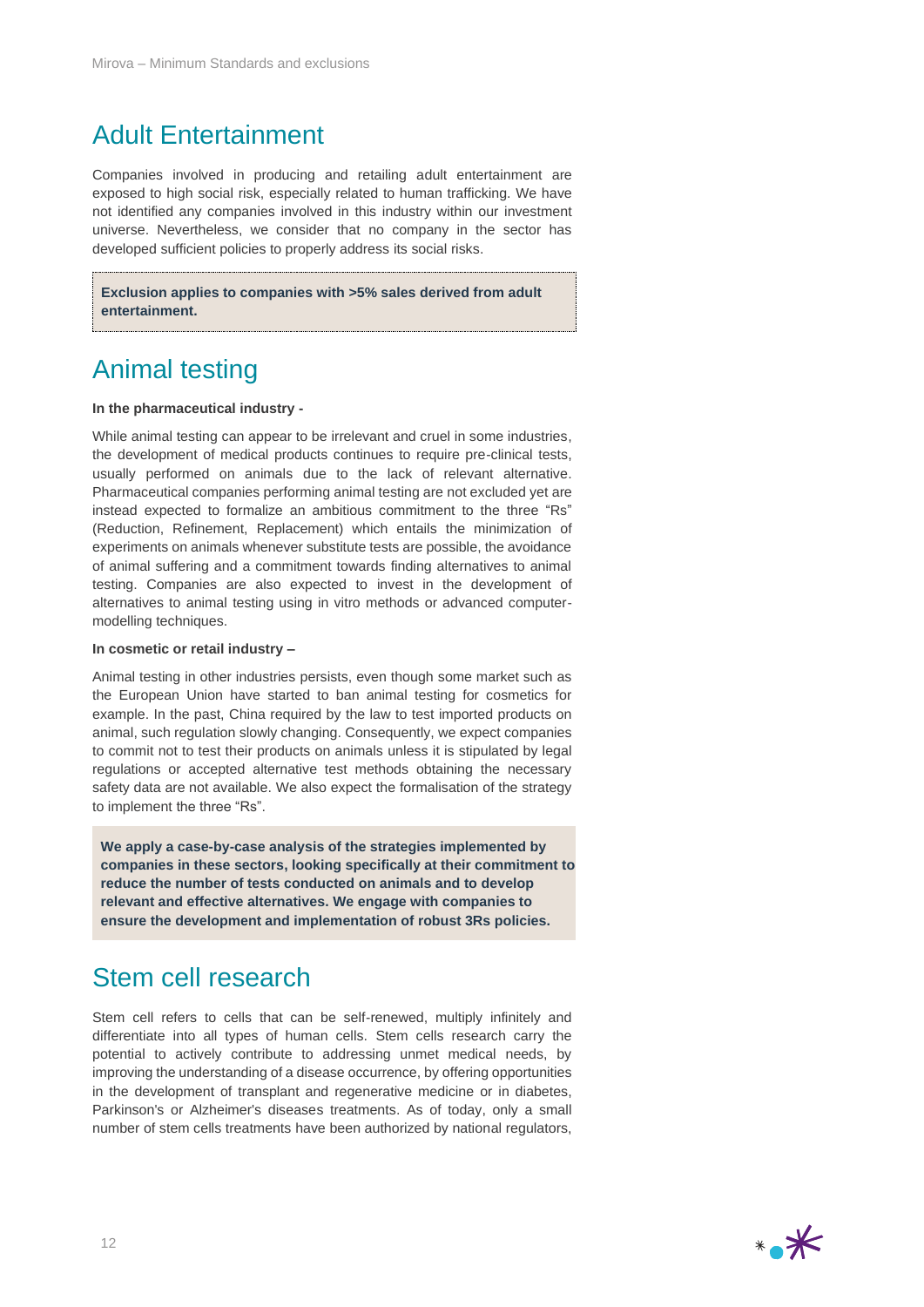and cautious should be exercised due to the remaining lack of scientific evidence of stem cells therapy's safety<sup>6</sup>.

Most stem cells are collected from embryos or foetal tissues. Indeed, while adult stem cells exist, they may not produce all other cell types, remain sensitive to environmental hazards, or may contain errors resulting from the process of cells replication. The development of "induced pluripotent stem (IPS) cells" (cells which have been reprogrammed back into an embryonic state) is promising, yet such cells still struggle in delivering similar benefits. Thus, at this point, no relevant other alternative has been identified to conduct this research.

International bodies such as the World Health Organization are still calling for stronger international regulation on stem cells research and therapies. Regarding embryos research for example, in France, the regulation imposes to use embryos only from in vitro fertilization for which the parental project was finally abandoned. Some countries such as Germany prohibits research on human embryos, yet, working with imported of embryonic stem cell lines is permitted if the stem cells line has been created prior a certain cut-off date<sup>7</sup>. Stem cells may also be collected from tissues of aborted foetus. In this case, the regulation is often tied up with political and ideological considerations. For example, in 2019, the US had passed a law forbidding the new acquisition of human foetal tissue from voluntary abortions. Since the President Biden's election, the past regulation was reversed. However, the Sustainable Development Goals (SDG 5.6) clearly include abortion rights under the "universal access to sexual and reproductive health and reproductive rights<sup>4</sup>. Considering the lack of standardized regulation, it is difficult to solely rely on national laws to enforce minimum ethical standards. The International Society for Stem Cell Research (ISSCR)<sup>8</sup> issued specific Guidelines. While they lack in political enforcement, we consider many of these guidelines as essential to ensure minimum standards of ethics.

- **Existence of a scientific oversight process** to review and to raise potential bioethics dilemma about, among others, procurement of embryos. The role of the instance is also to assess the scientific rationale of the research proposal. Indeed, stem cells research should solely serve a medical purpose and should not be used in any genetic manipulation, human reproductive cloning projects, or chimera creation projects.
- **Informed consent:** Voluntary informed consent should always be provided by donors. Perfect transparency on the origin of stem cells is necessary to initiate research.
- The prerequisite for an ethical sourcing of stem cells is that foetal tissue **should strictly rely on donation** following an abortion or stillbirth. In what regards research should only be conducted from in vitro embryo for which parental project would have been abandoned. The creation of a stem cell line can be approved for the study of specific pathologies but should remain under the control of the oversight body.



*<sup>6</sup> Bulletin – World Health Organization; 2017 Regulating the stem cell industry: needs and responsibilitie[s https://www.who.int/bulletin/volumes/95/9/16-189977.pdf](https://www.who.int/bulletin/volumes/95/9/16-189977.pdf)*

*<sup>7</sup> Regulation of stem cell research in Germany – EuroStemCell [https://www.eurostemcell.org/regulation-stem-cell](https://www.eurostemcell.org/regulation-stem-cell-research-germany)[research-germany](https://www.eurostemcell.org/regulation-stem-cell-research-germany) 8 ISSCR Guidelines for Stem Cell Research and Clinical Translation [https://www.isscr.org/docs/default-source/all-](https://www.isscr.org/docs/default-source/all-isscr-guidelines/2021-guidelines/isscr-guidelines-for-stem-cell-research-and-clinical-translation-2021.pdf?sfvrsn=979d58b1_4)*

isscr-guidelines/2021-guidelines/isscr-guidelines-for-stem-cell-research-and-clinical-trans *[2021.pdf?sfvrsn=979d58b1\\_4](https://www.isscr.org/docs/default-source/all-isscr-guidelines/2021-guidelines/isscr-guidelines-for-stem-cell-research-and-clinical-translation-2021.pdf?sfvrsn=979d58b1_4)*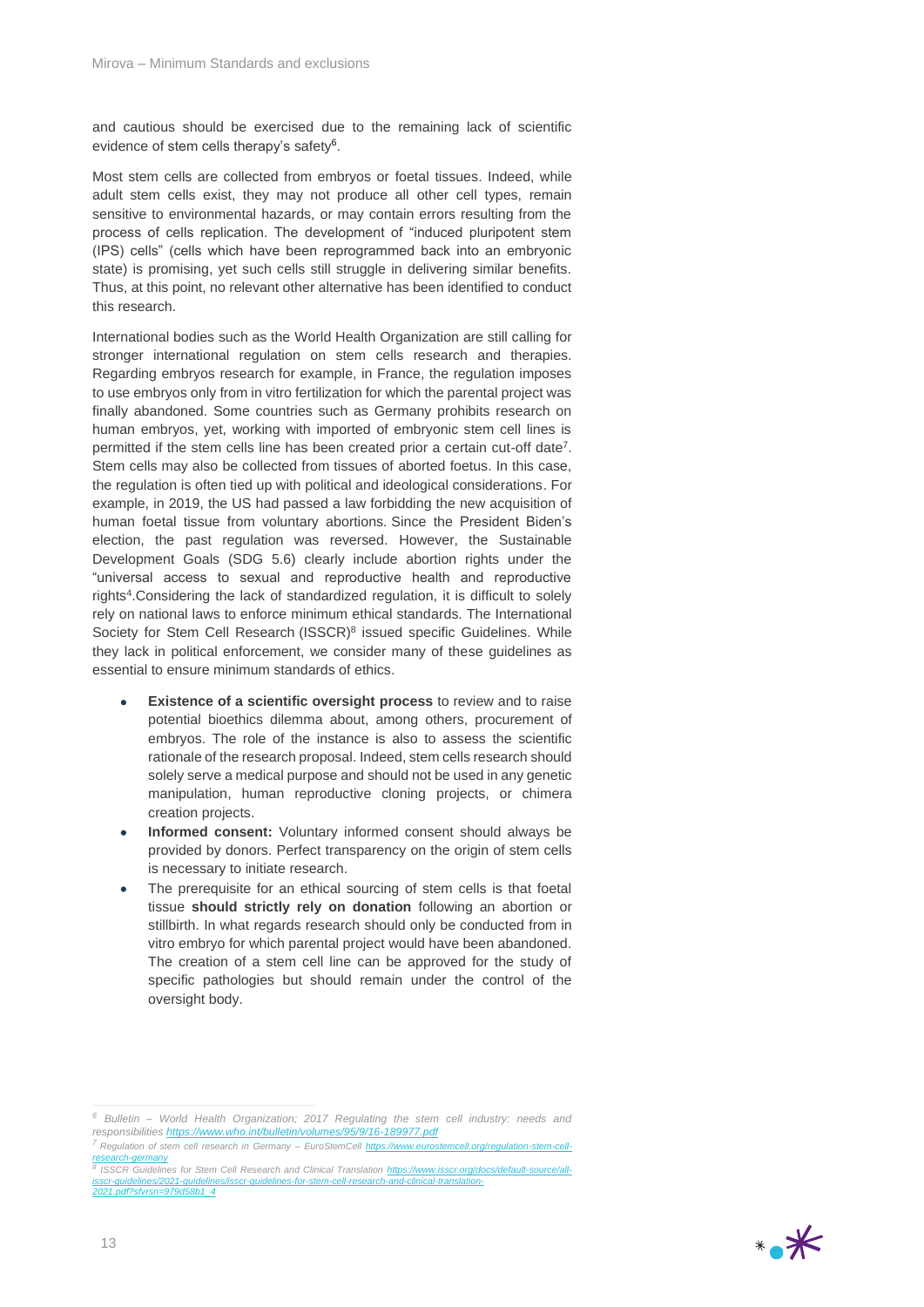• **No incentive** should exist to encourage women to donate embryos or foetal tissues. No remuneration or compensation should be allowed to encourage the harvesting of embryos.

**No specific exclusion applies for companies conducting stem-cell research. However, companies are expected to comply with stringent ethical standards including those mentioned above and to provide relevant evidence the research is conducted for a medical purpose (without relevant alternative available). Assessment is done on a case-by-case basis, with a specific focus on companies exposed to less regulated areas and is included in our engagement with the companies.**

## <span id="page-13-0"></span>Governance and International Conventions

### <span id="page-13-1"></span>Tax Havens

When companies pay taxes, the private sector is essentially contributing to the social development of a country. Through this mechanism, companies can participate in governmental budgets for social development and contribute to the public good.

• However, there are still some jurisdictions that facilitate tax fraud and avoidance, reducing companies' positive social contribution through tax payments. We also carefully consider to what extent companies participate in tax optimization. Since information on tax payments and jurisdictions is often inaccessible and we seek to analyse strategies on a case-by-case basis, tax optimization represents a major topic within our engagements.

**Exclusion applies to companies registered, incorporated or headquartered in a tax haven as defined and maintained by the European Commission.**

## <span id="page-13-2"></span>UN Global Compact's principles and/or OECD guidelines

Beyond involvement in controversial activities, companies analysed by Mirova as in serious breach of *UN Global Compact's principles and/or OECD guidelines* for international companies are also excluded on the grounds of problematic practices around human rights, labour rights, environment, business ethics and corruption issues.

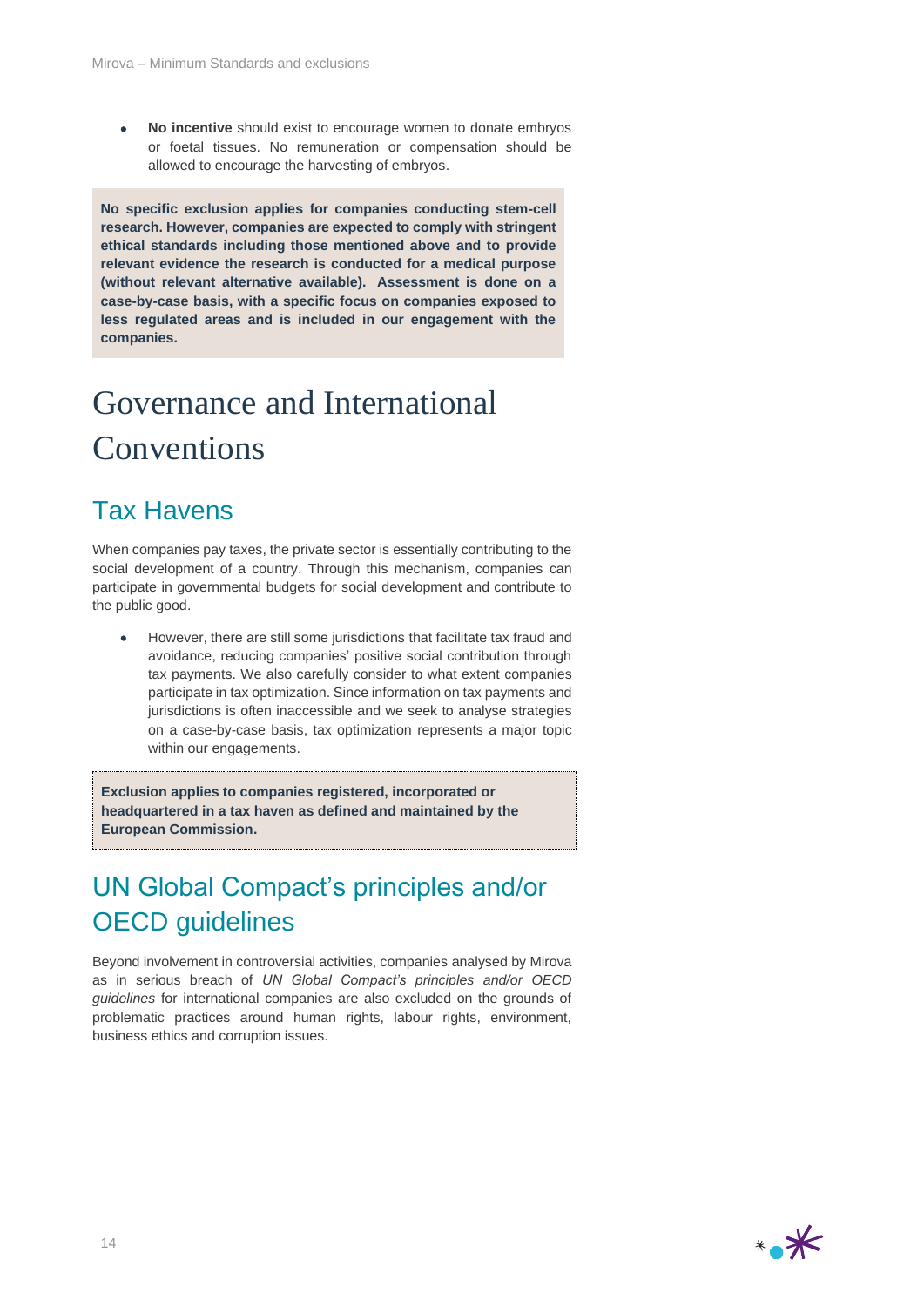#### <span id="page-14-0"></span>LEGAL INFORMATION

This document is a non-contractual document for information purposes only.

This document does not constitute, or form part of any offer, or solicitation, or recommendation to buy, or concede, or subscribe for any shares issued or to be issued by the funds managed by Mirova investment management company. The presented services do not take into account any investment objective, financial situation or specific need of a particular recipient. Mirova and its affiliates shall not be held liable for any financial loss or for any decision taken on the basis of the information contained in this document, and shall not provide any consulting service, notably in the area of investment services.

The information contained in this document is based on present circumstances, intentions and guidelines, and may require subsequent modifications. Although Mirova and its affiliates have taken all reasonable precautions to verify that the information contained in this document comes from reliable sources, a significant amount of this information comes from publicly available sources and/or has been provided or prepared by third parties. Mirova and its affiliates bear no responsibility for the descriptions and summaries contained in this document. No reliance may be placed for any purpose whatsoever on the validity, accuracy, durability or completeness of the information or opinion contained in this document, or any other information provided in relation to the Fund. Recipients should also note that this document contains forward-looking information, issued on the date of this presentation. Mirova makes no commitment to update or revise any forward-looking information, whether due to new information, future events or to any other reason. Mirova and its affiliates reserve the right to modify or remove this information at any time without notice.

The information contained in this document is the property of Mirova and its affiliates. The distribution, possession or delivery of this document in some jurisdictions may be limited or prohibited by law. Each Recipient must ensure he complies with these requirements and prohibitions.

Non-contractual document, issued in January, 2022

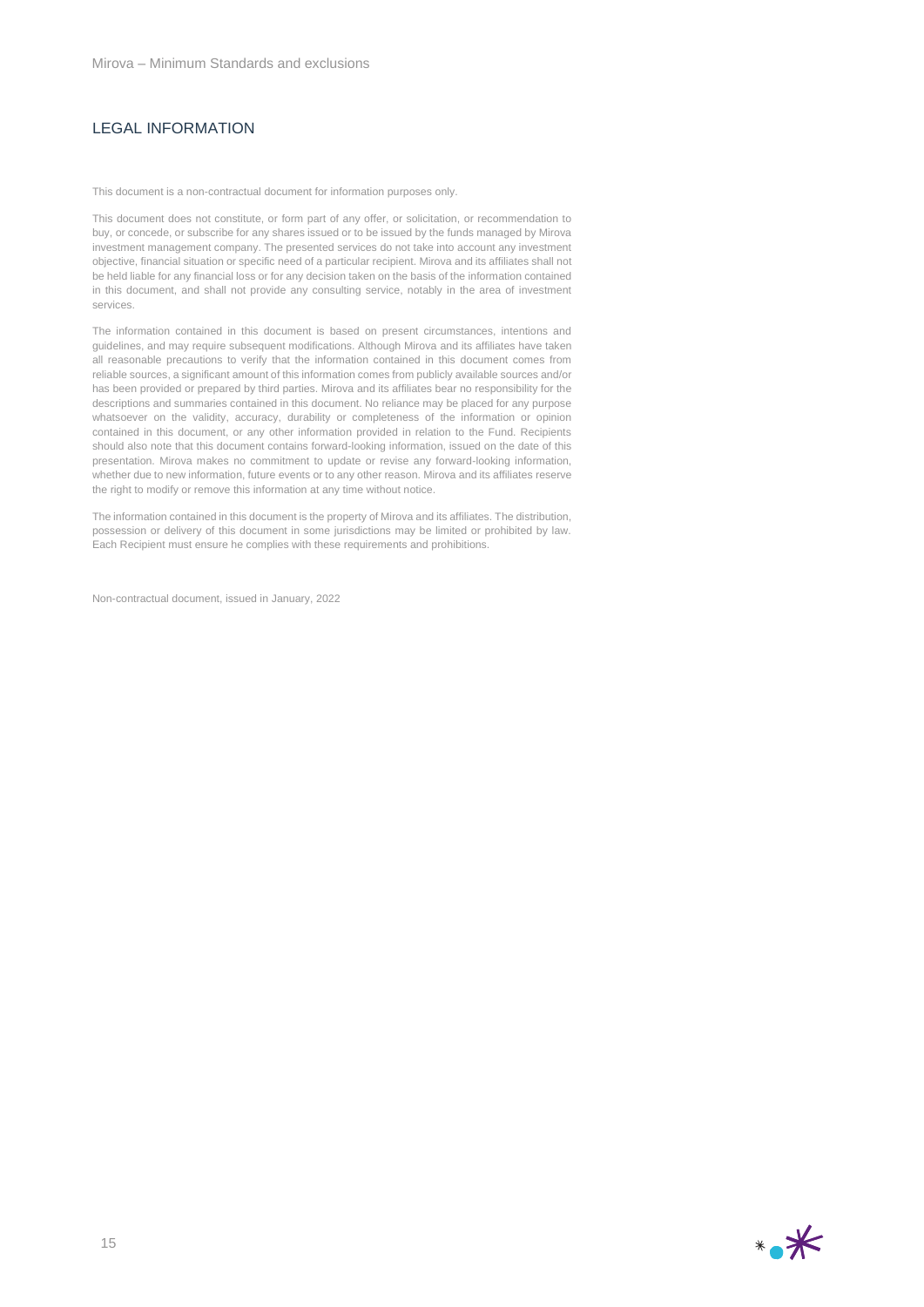